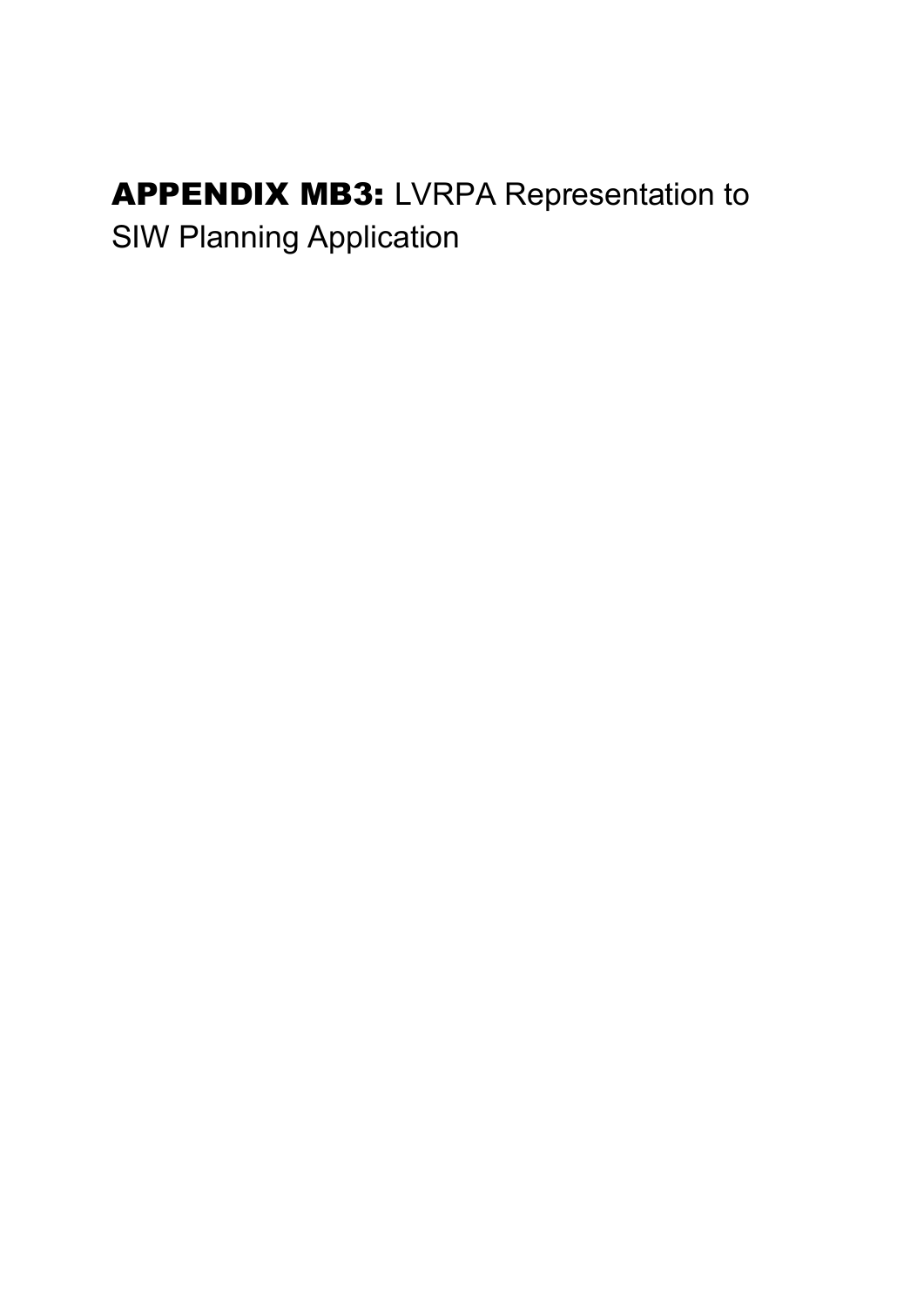

Claire Williams Planning Decisions Manager (South) Development Management Place Department Enfield Council, Silver Street, Enfield, EN1 3XY

2 October 2019

Dear Claire

**RE: Consultation by London Borough of Enfield on a Full Application for Strategic Infrastructure Works (Ref 19/02717/RE3) and an Outline Application for development of Phase 2 of Meridian Water comprising a mixed use residential led development (Ref 19/02718/Re3) at Meridian Water, Orbital Business Park and adjoining land London N18.**

Thank you for consulting the Lee Valley Regional Park Authority on the above linked applications for development at Meridian Water. These were considered by the Regeneration and Planning Committee on the 19 September 2019 and the following recommendations approved:

- **(1) the Authority welcomes the application for Meridian Water Strategic Infrastructure Works (MWSIW) and supports the creation of Edmonton Marshes within the Regional Park. Reassurances are sought that:**
	- **(a) the Lee Valley Biodiversity Action Plan will be taken into account in the detailed design and the choice and creation of habitats within Edmonton Marshes;**
	- **(b) options to improve access connections between Edmonton Marshes and land within the Park to the north of the North Circular, are included at this stage as part of the Design & Access Statement even if delivery forms part of a later phase of development; and**
	- **(c) the Authority is involved in further detailed planning and delivery of the proposed link between the southern end of Brooks Park and Tottenham Marshes to ensure an appropriate and attractive treatment of the access between the two areas; and**
- **(2) the Authority would wish to be involved with and consulted on:**
	- **(a) any bespoke lighting solution for the River Lee Navigation and River Lee Navigation Bridge to ensure the design and use of**